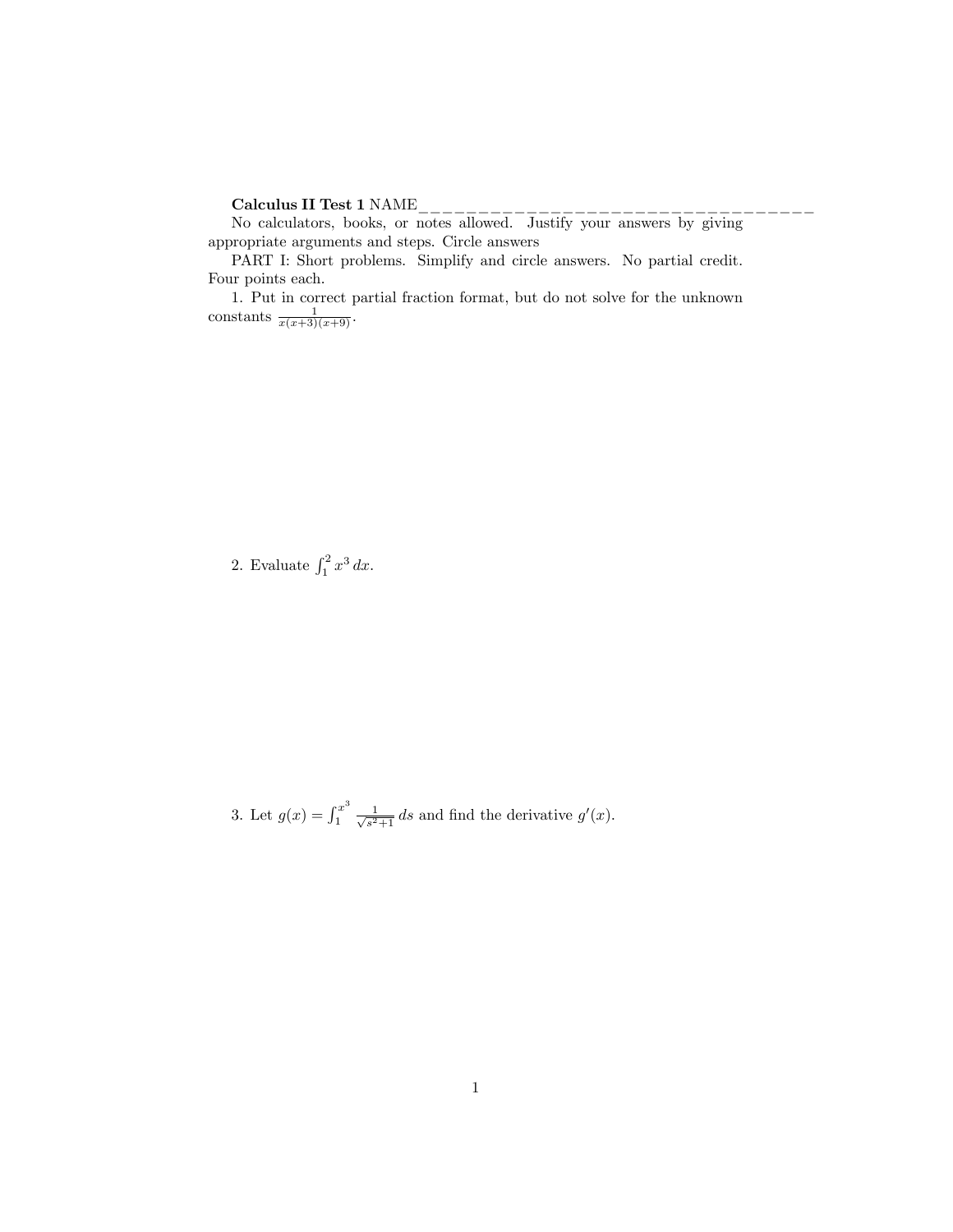4. Find  $\int \sin^3 x \, dx$ 

5. Find  $\int \cos(5x + 2) dx$ 

6. Put in partial fraction form. Do not solve for the unknown constants  $\frac{1}{x^2(x+1)^2(x^2+2)}$ .

7. Evaluate  $\int_2^5 \frac{1}{x} dx$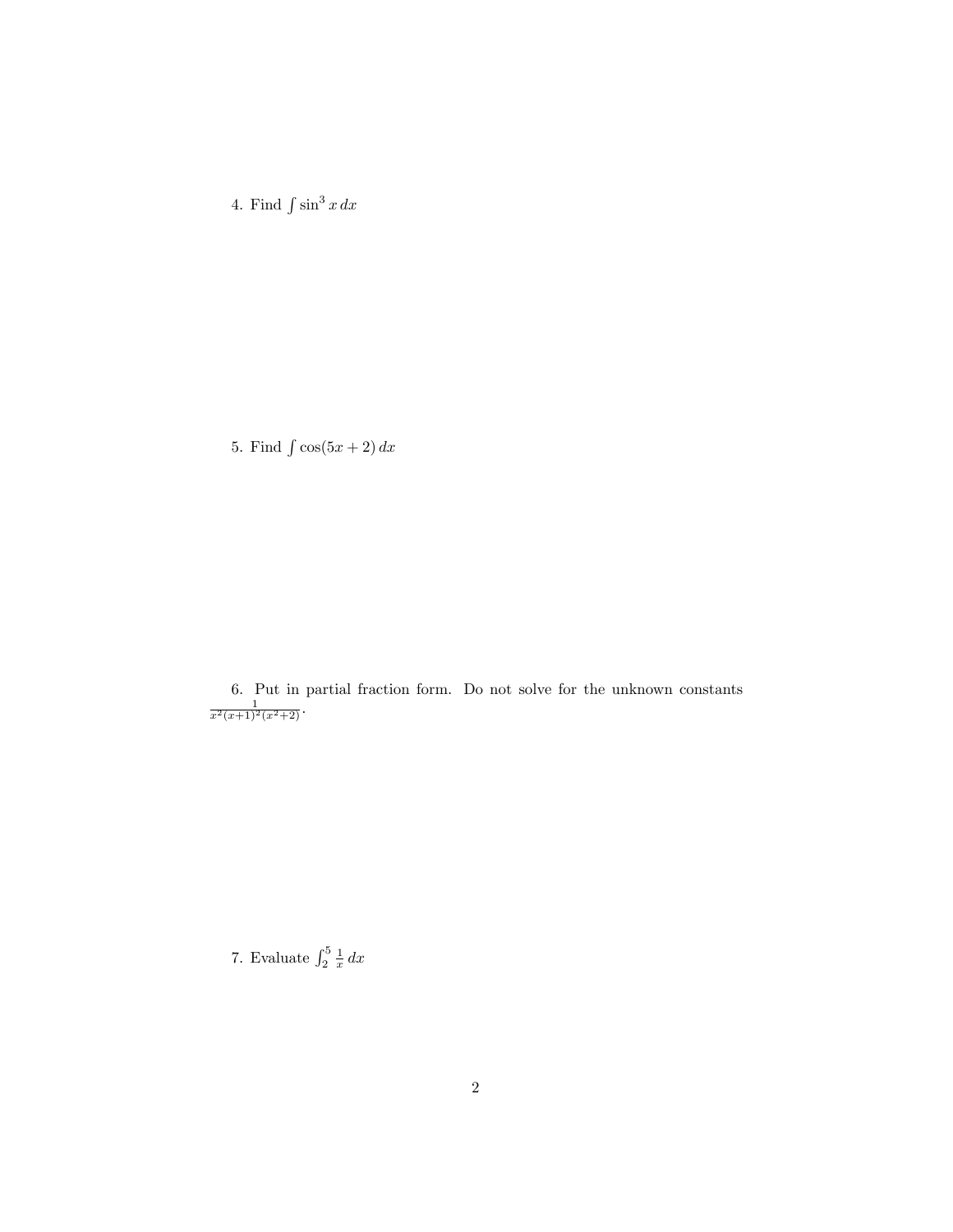8. Find  $\int \sin^2(3x) dx$ 

9. Find  $\int \frac{2x}{3+x^2} dx$ .

10. Make the substitution  $u = x^2$  in the definite integral  $\int_2^3 \frac{2x}{1+x^4} dx$ , writing the new form of the definite integral. DO NOT EVALUATE.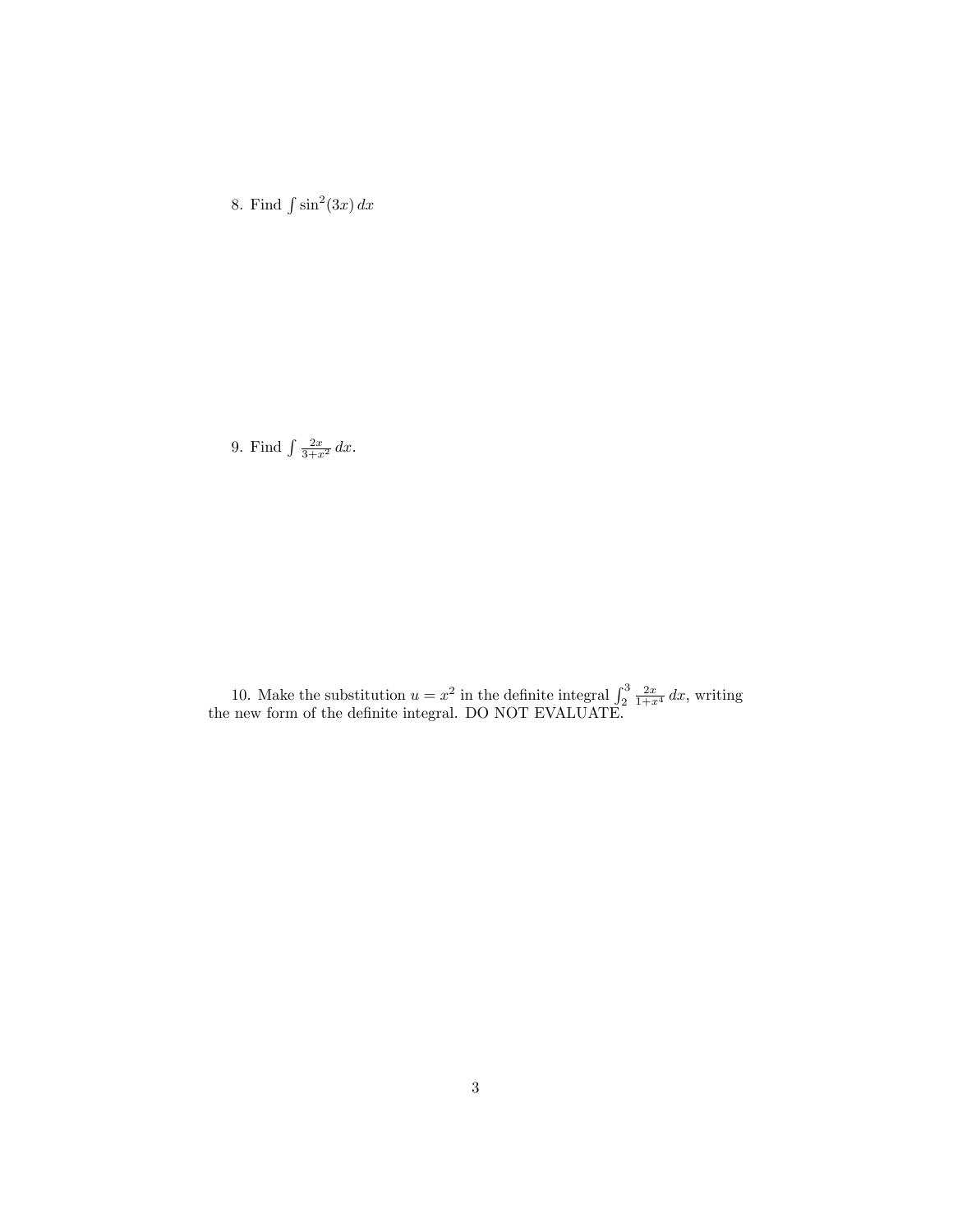PART II. Partial credit possible. Simplify and circle your answers. Ten points each. 11. Find  $\int x^3(1-x^4)^7 dx$ .

12. Find  $\int x \cos(3x) dx$ .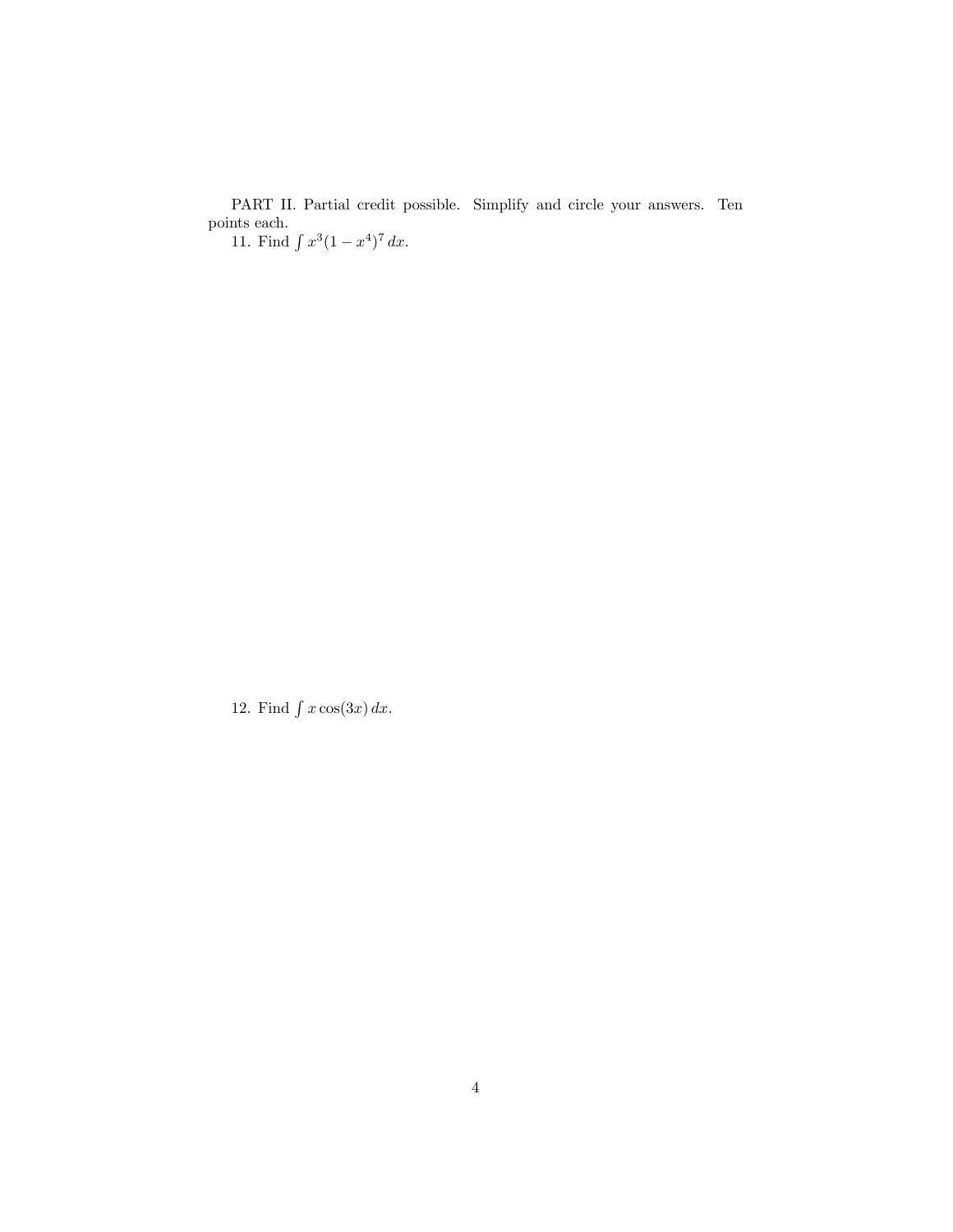13. Find  $\int \frac{1}{x^2(x+3)} dx$ .

14. Let  $A > 0$  be a positive number. The curves  $y = A^2 - x^2$  and  $y = x^2 - A^2$ intersect to form the boundary of a finite region. Sketch the graph and find the area of the region.